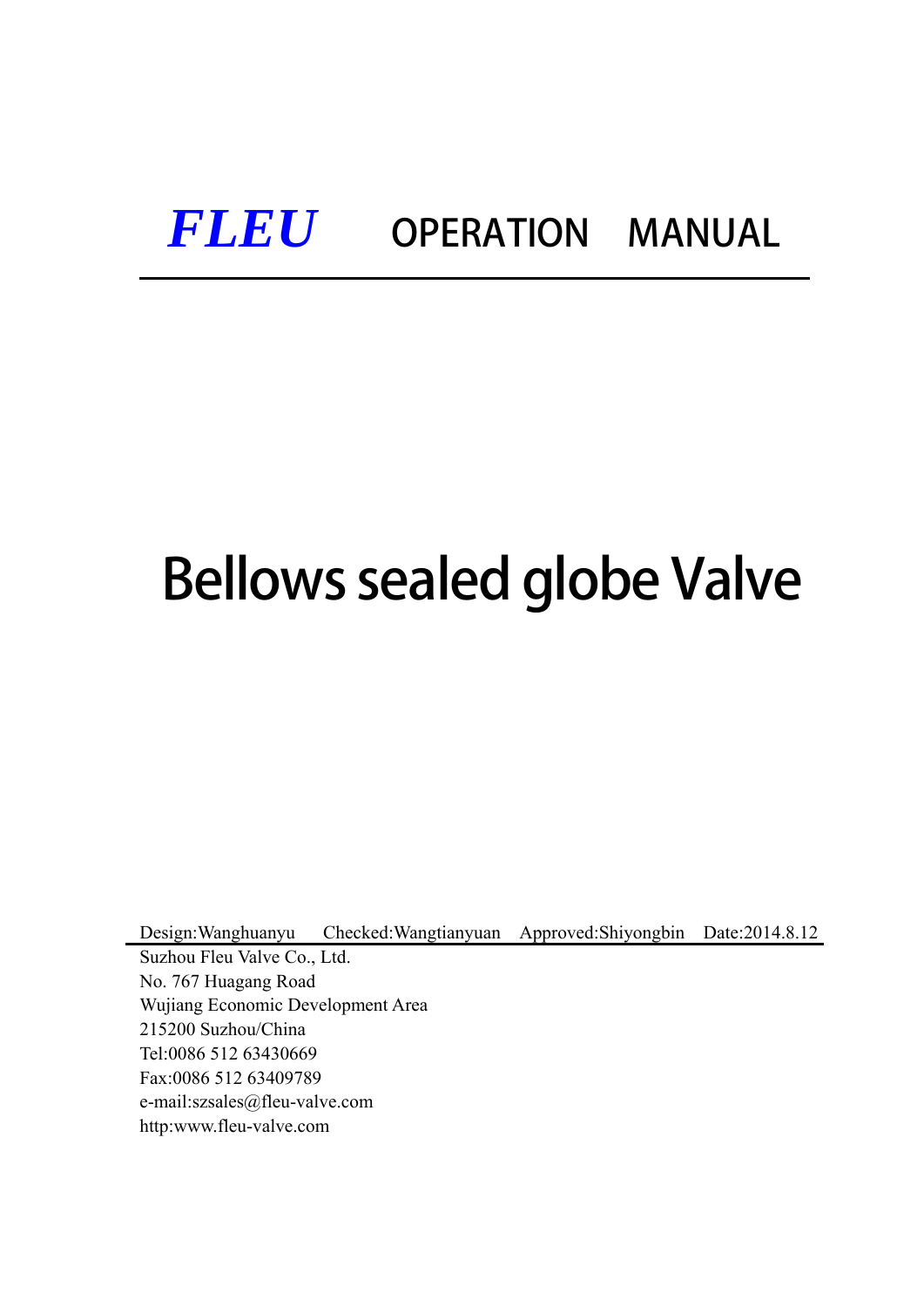# **Table of contents**

- **1. Generalities**
- **2. Safety instructions**
- **3. Transport and storage**
- **4. Description / Documents**
- **5. Installation**
- **6. Operation / Putting into and out of operation**
- **7. Commissioning / Maintenance**
- **8. Troubleshooting**
- **9. Guarantee**

# **1. Generalities**

The following operation instructions are valid for FLEU-bellows sealed globe valves of the Fig.XXX  $\cdot$  112/113/115/116/146, which serve to shut the flow of liquids, gases and steams in pipe lines, and of course to let it through, whenever they are in OPEN status. By a correct assembling, maintenance or repair we guarantee an activity free of troubles. The manufacturer carries no responsibility for efficiency and safety of the valves, whenever these operating instructions are not observed and followed accurately.

**ATTENTION!** The valves must not be activated beyond the limits and rules indicated in the different documents (such as operation rules, purchase documents, datasheets). Operations beyond the indicated limits lead to overstrain which cannot be sustained by the valves.

A non-observance of this warning can cause injuries to persons and defects of the

machines, such as:

-Injuries caused by escaped medium (cold/hot, toxic, under pressure),

-Affect in activity or damage of the valve.

The descriptions and rules included in this operation instruction refer to standard types but are also valid for alternatives.

These operation instructions do not take into consideration:

- Any accident and incident which can arise by assembling, operation or commissioning of the valves.
- Any safety rule in relation with the place where the valve is installed. The operator is responsible for the observation of the safety rules, - also by the assembling staff.

The connected loads prescribed for driven valves, as well as the instructions for assembling, commissioning and operation have absolutely to be observed.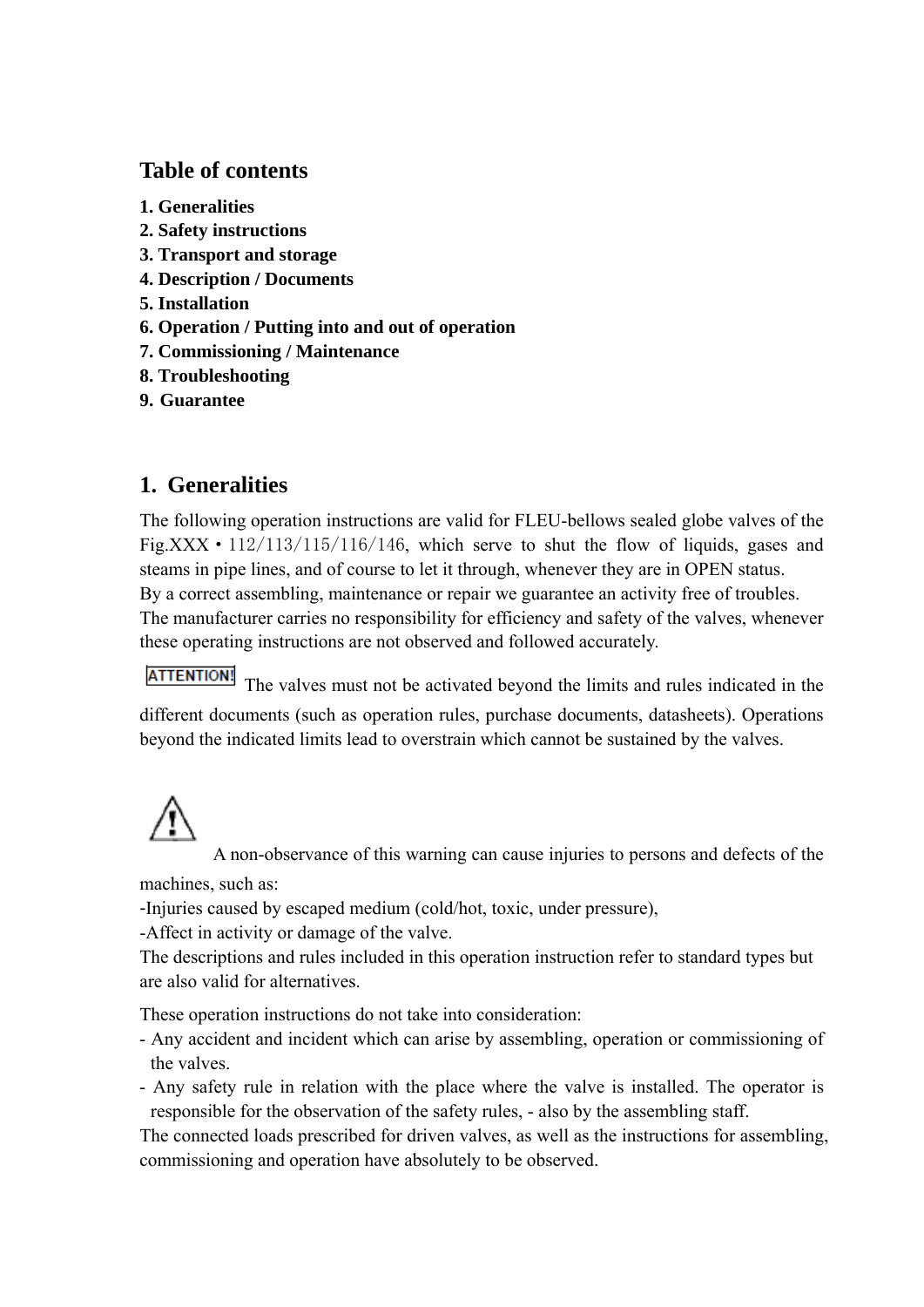**ATTENTION!** It is essential that the valves are handled by skilled staff that must be aware of the interactions between the valves and the system in which they are installed.

An incorrect use of a valve may cause strong consequences to the complete system, such as:

- Escape of medium
- Stop of the unit

- Affects, decreases or increases of operation or work of a system or unit.

For any further inquiries or in case of damage, please contact SUZHOU FLEU VALVE CO.,LTD

In case of local inquiries or orders, especially for spare parts, please indicate the production or factory serial number, the type, the model version and possibly also the year of construction.

The technical data referring to the valves can be found in their technical documentations (paragraph 4).

In case of a return transport it has to be proceeded as explained in paragraph 3 <Transport>.

# **2. Safety**

These operation instructions contain essential information that has to be observed by assembling, operation and commissioning of the valves.

For this reason they have to be read by the assembling staff, by the skilled staff and by the operator before the valve is assembled and put into operation and they should always be kept in the proximity of the valve.

Not only the general safety rules indicated in this main paragraph have to be observed, but also the other ones indicated in other paragraphs.

# **2.1 Indication of notes in the operation instructions**

The safety warnings contained in this operation instruction, which have to be observed in order to avoid injuries to persons, are indicated by the following general and particular picot-graphs:

Warning!



Security signal acc. to DIN 4844 W 9

In order to avoid defects of valve efficiency and of its accessories the following warning mark has to be observed: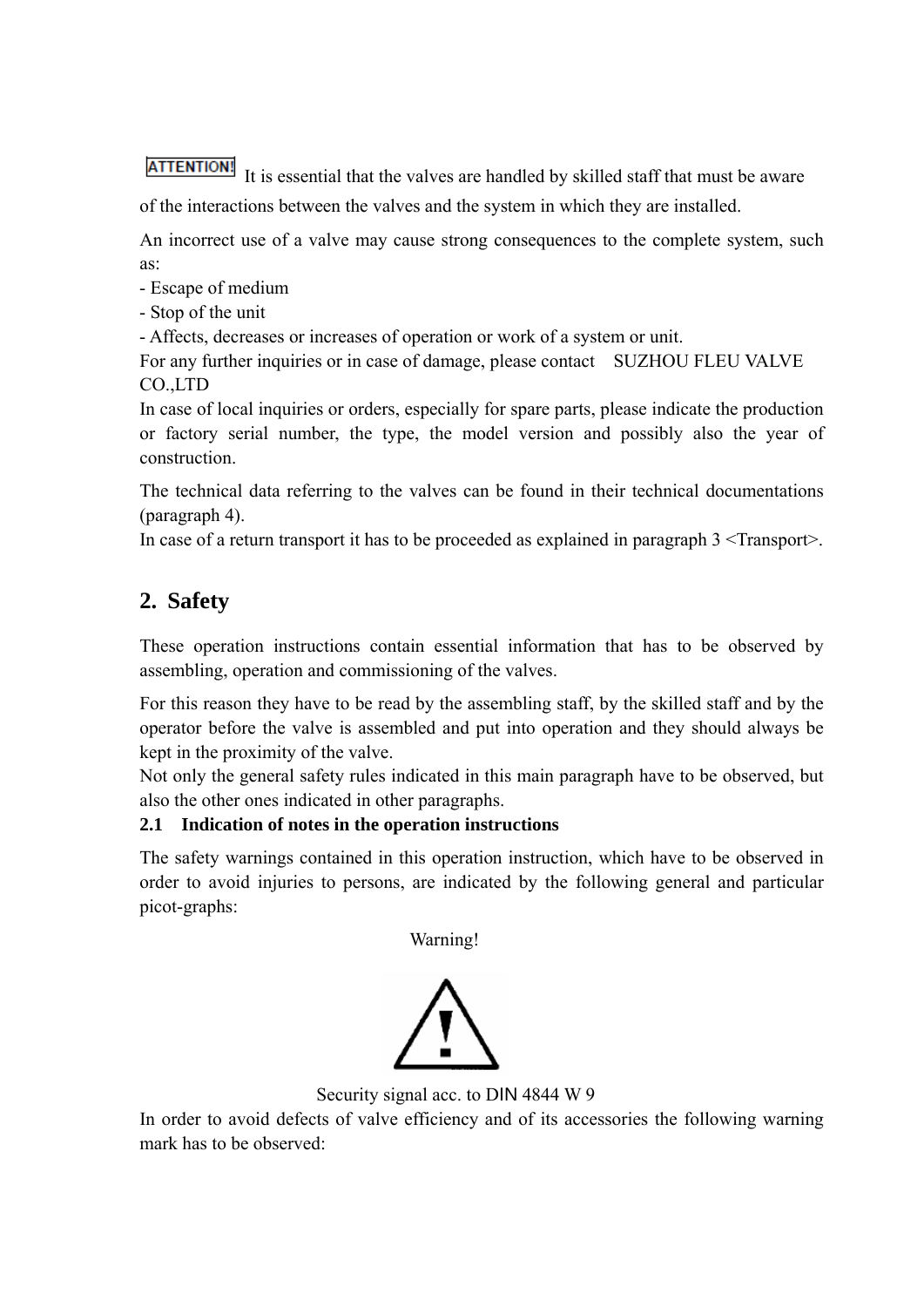# **ATTENTION!**

The signs marked directly on the valve (such as DN) have absolutely to be considered and kept in a readable condition.

#### **2.2 Dangers that can result if safety instructions are not observed.**

If the safety instructions are not observed injuries to persons, environment and valve, or system can arise and the indemnity rights get lost.

In particular the non-observance of the safety notes can cause dangers such as:

- Break down of important functions of the valve or unit
- Failure of prescribed methods of commissioning and handling
- Danger to persons caused by electrical, mechanical and chemical impacts.
- Environmental injuries caused by a leakage of dangerous materials.

### **2.3 Working with safety consciousness**

The safety instructions included in this paper, the national regulations for prevention of accidents, as well as the internal regulations referring to work, operation and safety have to be observed by the operator.

### **2.4 Safety instructions for the operator / user**

- When ever some hot or cold valve parts (f. ex. Casing parts or handwheel) may cause any danger, these parts have to be constructed in a way that they are protected from contacts.

- Leakages (f. ex. in spindle gaskets) of dangerous conveyed materials (explosive, toxic, hot) have to be removed in a way that no danger to persons or environment can arise. Legal de-terminations must be respected.
- Injuries by electrical energy have to be excluded (please find details to this point in the local power supply enterprise regulations).

#### **2.5 Safety instructions for commissioning, inspection and assembly works.**

It must be provided that all commissioning, inspection and assembly works are executed by skilled staff, who must have previously studied these operation instructions.

Basically when any kind of work on a valve is executed, the valve has to be cooled down and free of pressure and the evaporation temperature of the medium must be lower than the temperature of all parts it gets in contact with.

Also basically, works on a valve have to be executed when it is stopped. The procedure to stop a valve operation is described in this paper and has absolutely to be observed.

Valves which get in touch with health injuring media have to be decontaminated.

Immediately after the work is done, all safety and protection devices have to be put into position or operation again. Before putting the valve into operation again, the points referring to paragraph  $6 \leq$  putting into operation have to be observed.

#### **2.6 Arbitrary reconstruction and manufacture of spare parts**

Reconstructions or modifications of the valve are only accept-able under agreement with the manufacturer. The use of original spare parts and by the manufacturer authorized accessories promotes safety. If any damage is caused by using other parts the liability for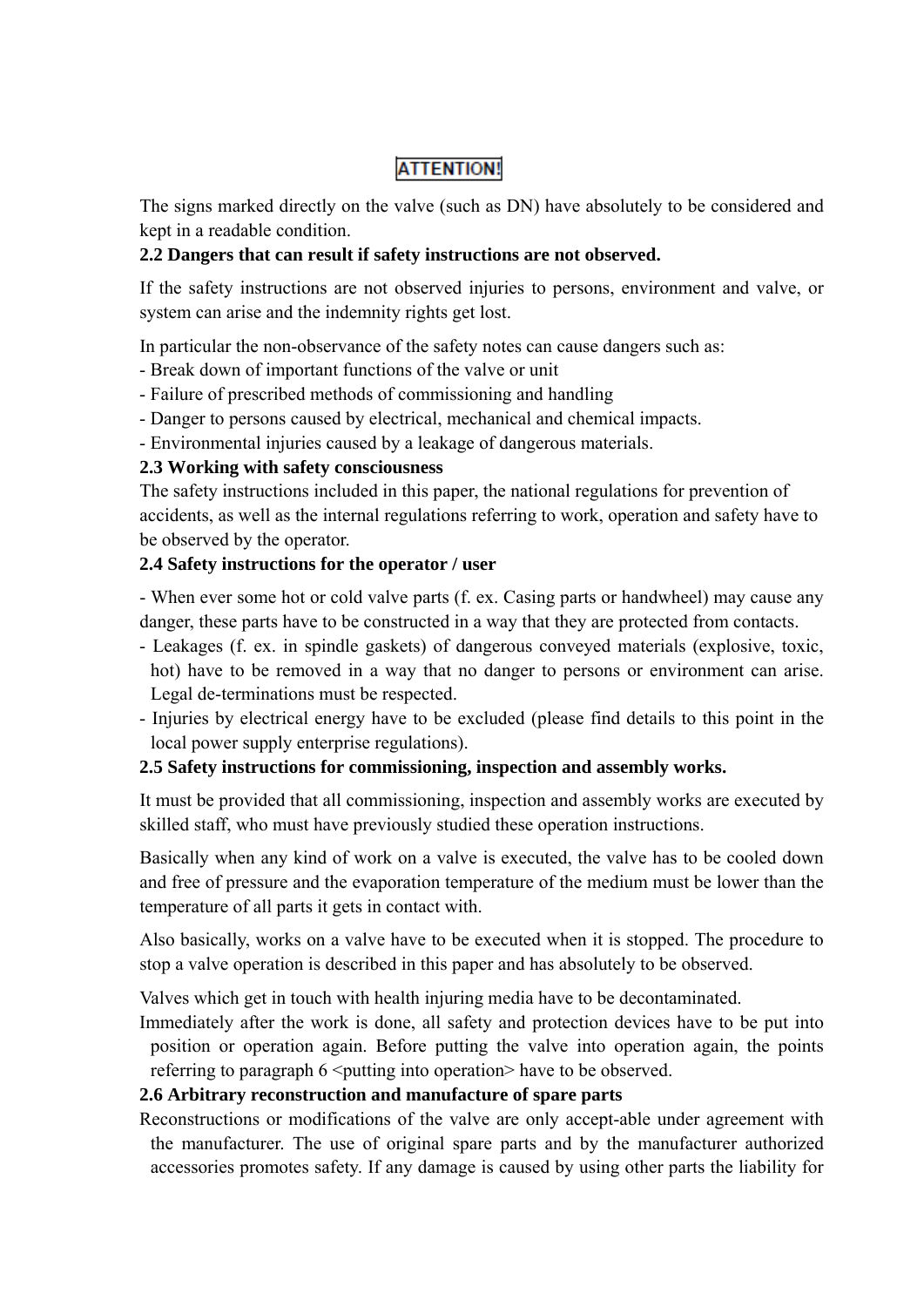the consequences can be cancelled.

# **2.7 Inadmissible operation modes**

A safe operation is only guaranteed if the valve is used according to the determinations included in the "generalities" of this operation instruction. The limits included in the technical documentation must not be exceeded.

# **3. Transport and storage**

# **3.1 Corrosion protection**

# 3.1.1 Carbon steel valves

Valves made out of unalloyed or low alloyed cast steel are painted with a hard sticking primer made of a 2-components colour based on epoxy resin paint. The minimum film thickness is 70 μm. The inner surfaces are free of paint and only coated with a temporary corrosion protection (e.g. oil). Machined flange facings are protected against outside influences with a strippable vanish.

3.1.2 Stainless steel valves

Valves made out of stainless steel will be delivered without coating.

# **3.2 Transport**

The valves are delivered in a closed condition and its connecting holes are shut up by cover caps.

Valves will be supplied as ready for operation.

**ATTENTION!** During transportation and storage valve have to be closed. Connecting holes have to be shut up by suitable means (cover caps, foils) in order to avoid any damage to the valve seats.

**ATTENTION!** In order to avoid damages the valves must not be hanging on the handwheel, or on a possible connected mo-tor or on any other accessory.

**ATTENTION!** Transport or lifting a valve for installation in horizontal pipe lines as

picture 1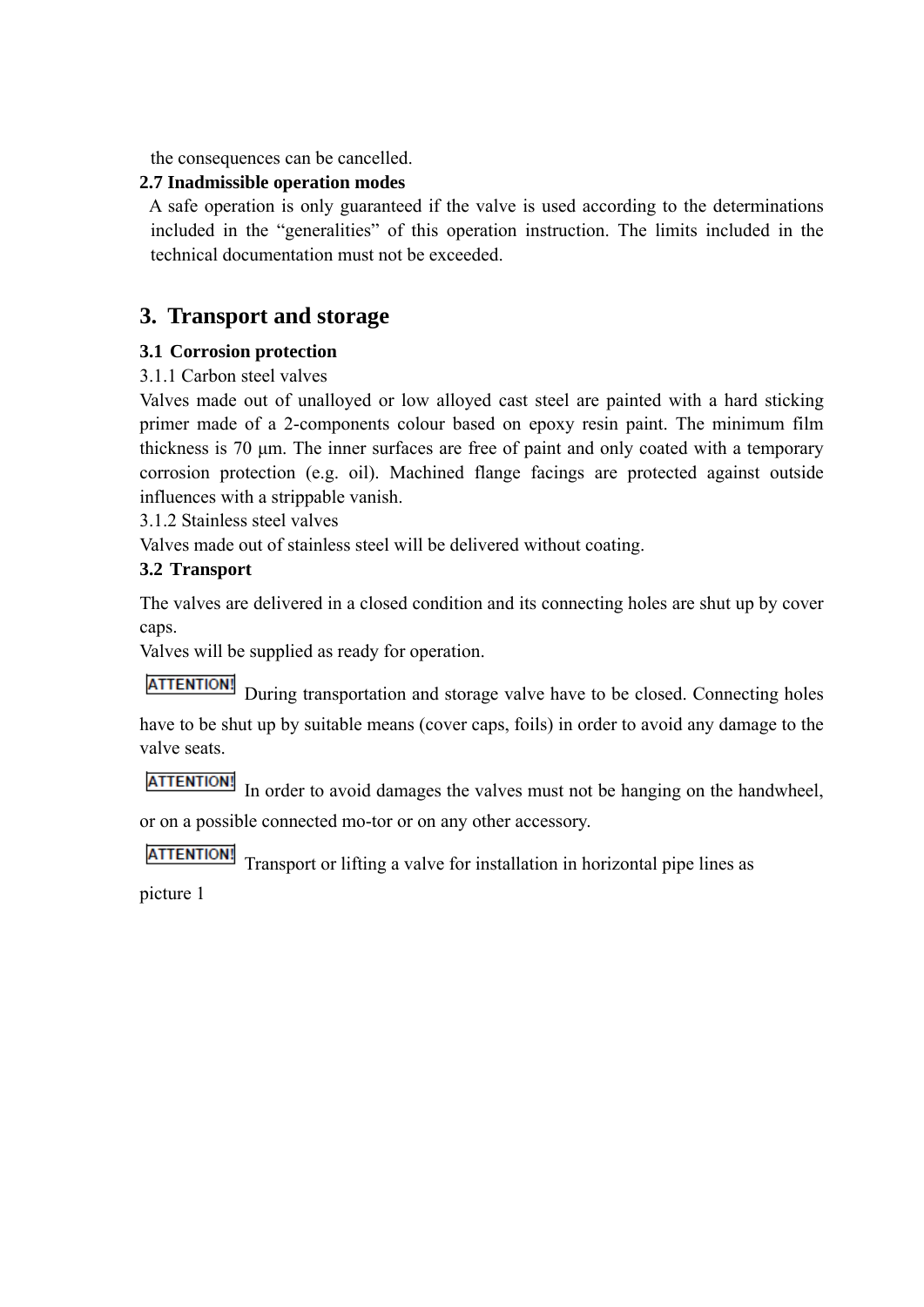

The lifting belts 1 und 2 must be twisted round the body. In order to keep the valve in the shown position and to prevent falling vertically, the two lifting belts should lead to the hook through the handwheel arms.

Valves must not be lifted by the handwheel!

# **3.3 Storage**

The storage has to be effected in a way that it can work perfectly even after a longer storage period.

For this purpose it is necessary

- To keep the valve closed (in order to protect the seat facings)
- To take measures against soiling (dust, sand, mortar, respectively building materials), frost and corrosion using plastic foils.

When storing valves with soft gaskets (of elastomer) the storage regulations for elastomer have to be observed:

- The store must be dry, free of dust and moderately ventilated. Store temperature should not go over 25°C.,
- stocks on hand have to be used up in order to avoid long storage periods,
- As already mentioned above, the valves have to be in "closed" position during the storage. However the soft closure elements should be shut with little power, in order to avoid a rush aging of the elastomer.

# **4. Description / documents**

#### **4.1 Structure and standards**

Outside screw and yoke, rising handwheel Bellows sealed with additional safety stuffing box,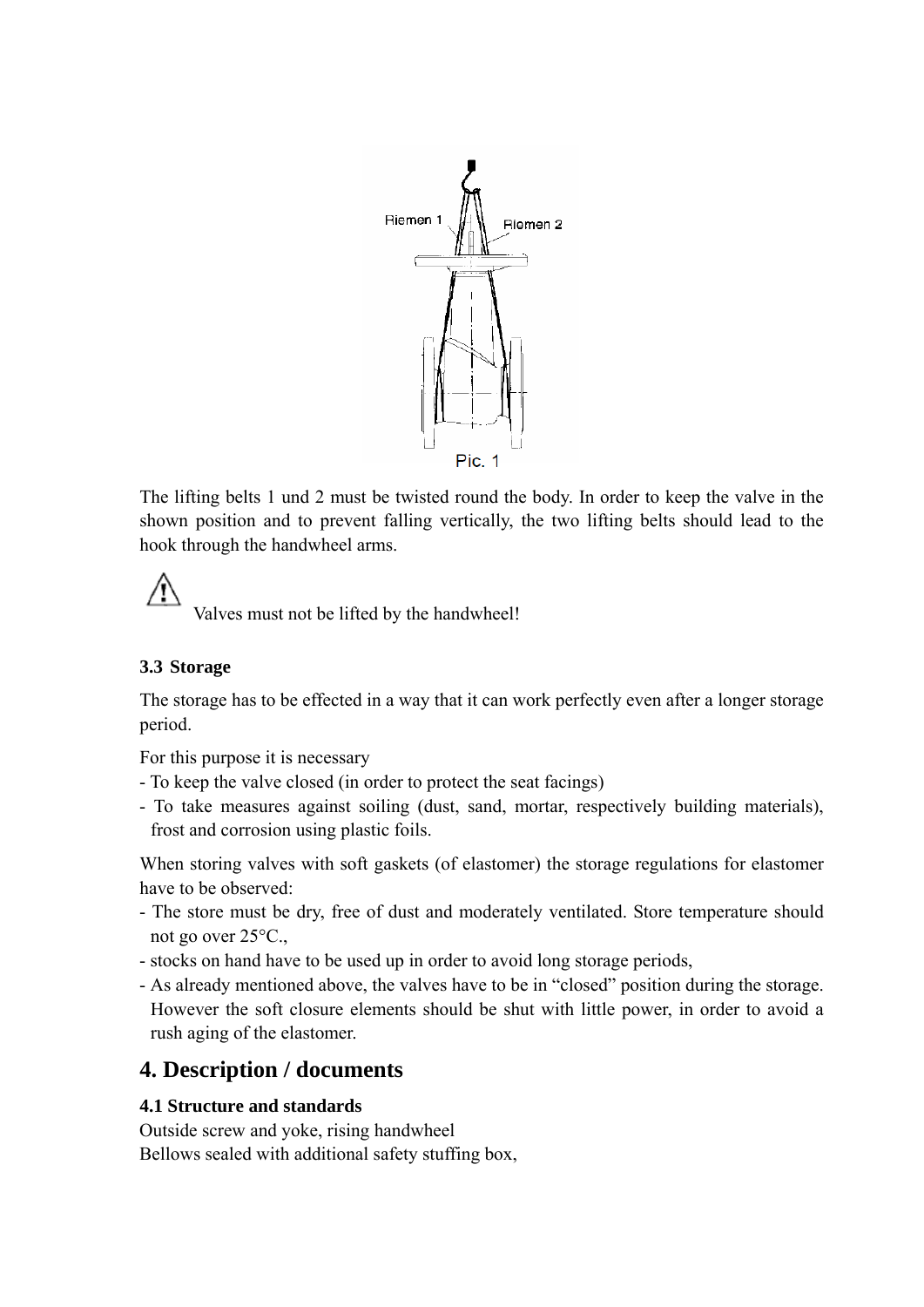Basic design acc. to DIN 3356 (for ANSI valves, acc. to BS 1873) Flanges acc. to EN 1092-1 (for ANSI valves, acc. to ASME B16.5) Face to face acc. to EN  $558-1$ (for ANSI valves, acc. to ASME B16.10) Test acc. to  $EN12266-1$  (for ANSI valves, acc. to API 598) **4.2General view and parts list** 



| NO.          | Part             | <b>Material</b> |                      |
|--------------|------------------|-----------------|----------------------|
| 1            | Disk             | $1.4401 + STL$  | 1.4021 (2Cr13 HRC50) |
| $\mathbf{2}$ | Body             | 1.4408          | 1.0619               |
| 3            | <b>Bellows</b>   | 1.4571          | 1.4571               |
| 4            | Connecting ring  | 1.4404          | 1.4401               |
| 5            | Low stem         | 1.4401          | 1.4006               |
| 6            | <b>Bolts</b>     | A4              | G                    |
| 7            | <b>Nuts</b>      | A4              | YK                   |
| 8            | Gasket           | 1.4301          | 1.4301               |
| 9            | Nut              | 1.4408          | 1.0619               |
| 10           | Connecting block | 1.4308          | 1.4308               |
| 11           | Up stem          | 1.4401          | 1.4006               |
| 12           | Bonnet           | 1.4408          | 1.0619               |
| 13           | Disc screw       | 1.4401          | 1.4006               |
| 14           | Secondary disc   | 1.4401          | 1.4021               |
| 15           | Handwheel        | $GGG-40$        | $GGG-40$             |
| 16           | Stem nut         | $GGG-40$        | $GGG-40$             |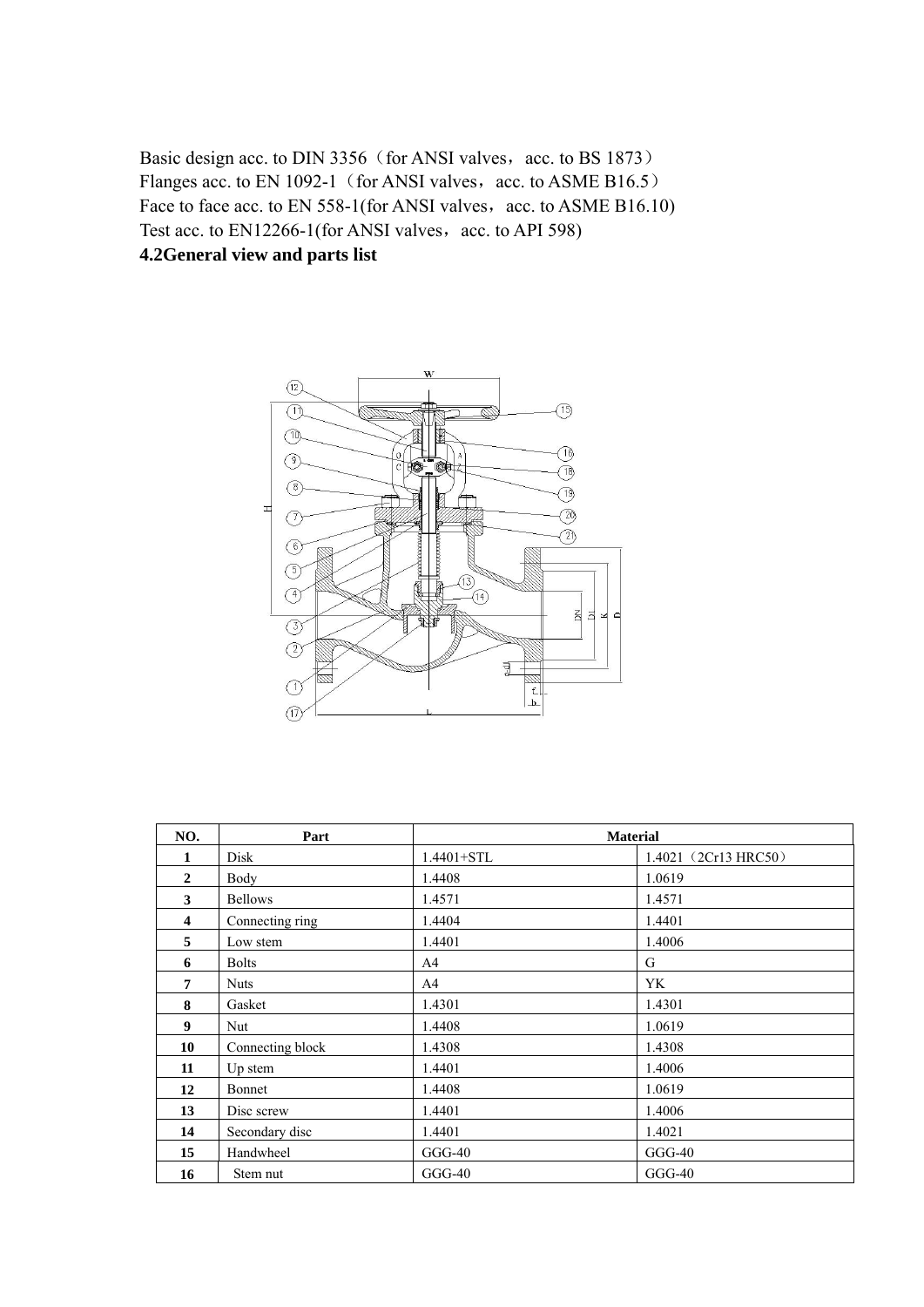| 17 | Nut          | A4                 | A <sub>2</sub>  |
|----|--------------|--------------------|-----------------|
| 18 | Nut          | A2                 | 35              |
| 19 | <b>Bolts</b> | A2                 | 35              |
| 20 | Packing      | Graphite           | Graphite        |
| 21 | Body seal    | Graphite $+1.4301$ | Graphite+1.4301 |

#### **4.3 Temperature**

4.3.1 Body material suitable for Temperature as follow:

 a. Carbon steel 1.0619: -29℃~+425℃ b. Carbon steel WCB: -29℃~+425℃ c. Stainless steel 1.4408: -196℃~+540℃(for flanged connection valves) +815℃(for carbon content≥0.04%) d. Stainless steel CF8M: -196℃~+540℃(for flanged connection valves) +815℃(for carbon content≥0.04%)

4.3.2 Gasket material suitable for Temperature as follows:

a. PTFE: -180℃~+200℃

b. Flexible graphite:  $-200^{\circ}$  $\textdegree$  +570 $\textdegree$  (0xidizing medium)

+800℃ (Non-oxidizing medium)

c. Metal sealing circle the same as 4.3.1

#### **4.4 Medium**

 For carbon steel valves: non-corrosive, such as water, steam, and oil. For stainless steel valves: can be corrosive, 4.0≤PH≤10.0

The valves should be operated during the limits range refer to par. 4.3 and 4.4.

# **5. Installation**

# **5.1Generalities**

**ATTENTION!** 

The pipeline has to be installed in a way that injurious shearing and bending forces during installation and activity are kept away from the valve bodies . This is to avoid leakiness and destruction of the body.

# **ATTENTION!**

Before installation the cover caps have to be removed from the connecting holes.

The flange facings must be clean and undamaged.

The flange gaskets must be well centralized.

Only bolts and gaskets of admissible materials may be used.

For the flange connection all flange drill holes have to be used.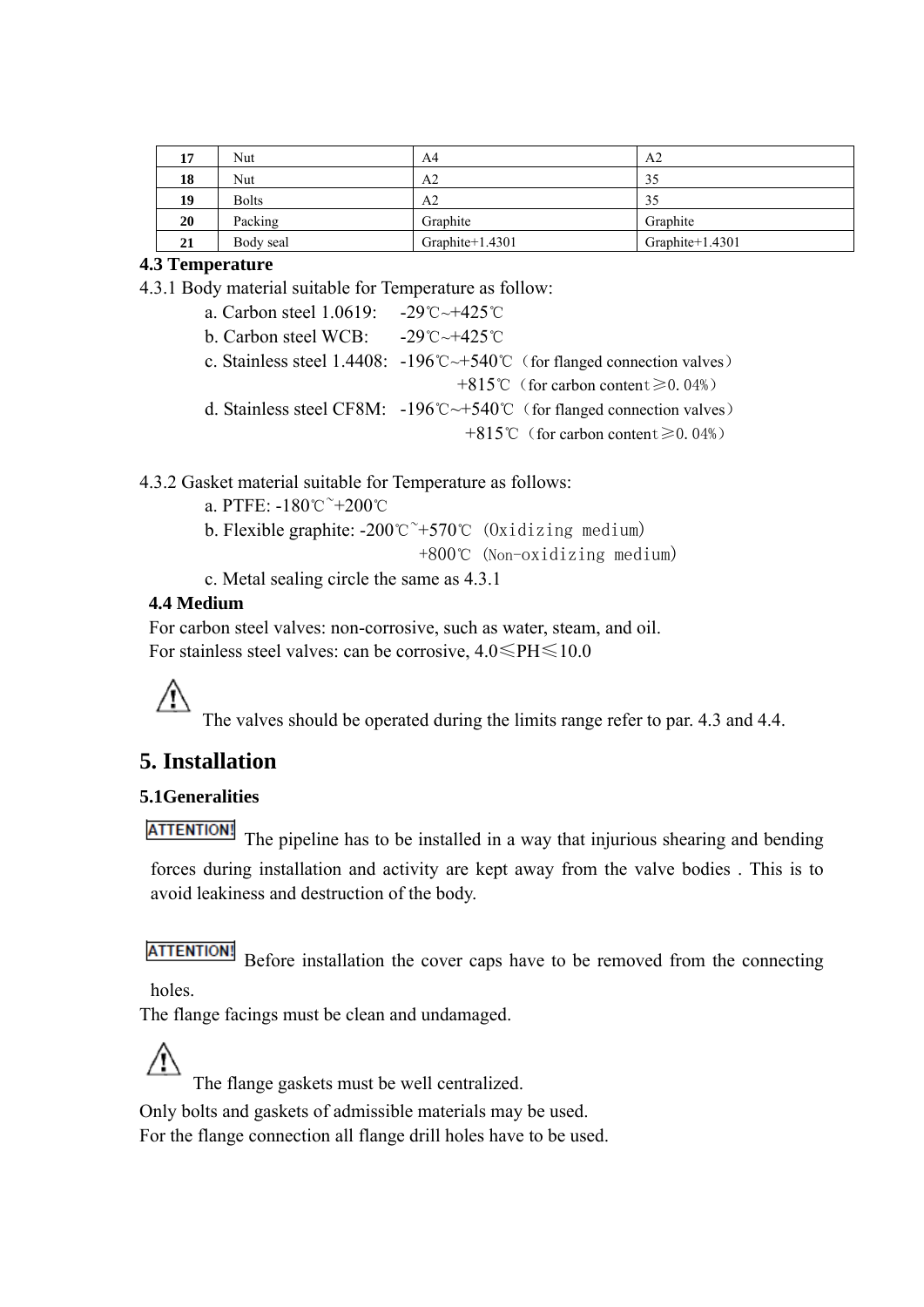Æ When varnishing the pipelines, no bolts and nuts, stems, stuffing boxes and accessories must be painted (function affects). During any construction work the valves have to be protected from dust, sand and any other construction material. (Please cover with suitable means).

Valve handwheels, by-passes and all other adjacent parts must not be used as steps.

Valves and pipe lines working in high temperatures ( $>50^{\circ}$ C) or low ( $\leq 0^{\circ}$ C) must be protect from touch by insulating. Alternatively the danger must be indicated by warning boards on the valve side.

ATTENTION! If in air-conditioning, cooling and refrigerating systems any condensation water, respectively danger of icing appears, a specialistic and diffusion-tight insulation of the whole valve, if necessary including the handwheel, has to be provided. Icing causes a blocking of the bellows and valve operation capabilities.

# $\sqrt{N}$

 If a valve is mounted in a pipe line as an end valve it has to be secured by convenient measures from an unauthorized or unintended opening. It can also be shut by a blind flange on the exit side, in order to prevent any injury to parts and / or persons.

# **5.2 Installation position**

All handwheel operated valves are designed in such a way that turning the handwheel clockwise, valve closes and turning anticlockwise valve opens.

**ATTENTION!** To avoid deposits at the bellows, valves should be installed in horizontal

pipes with the stem in vertical upright position.

The prescribed flow direction for globe valves is in such a way that pressurization is under the disk.

# **5.3 Welding instructions / pipe line assembly**

For welding works on the valves the pipe line manufacturer is responsible.

**ATTENTION!** 

Whenever the valves are welded with butt weld-ing ends or socket weld

ends and the pipe line is welded with valves that are already installed (pipe line assembly), it has to be taken care that no impurity get inside of the body or even stay there, otherwise the seat facings and the stem thread can be damaged.

**ATTENTION!** During welding works valves have to be as wide open as to exclude any contact between the sealing parts, otherwise the seats can get fused.

**ATTENTION!** If welding works are done in the proximity of soft seal valves, it has to be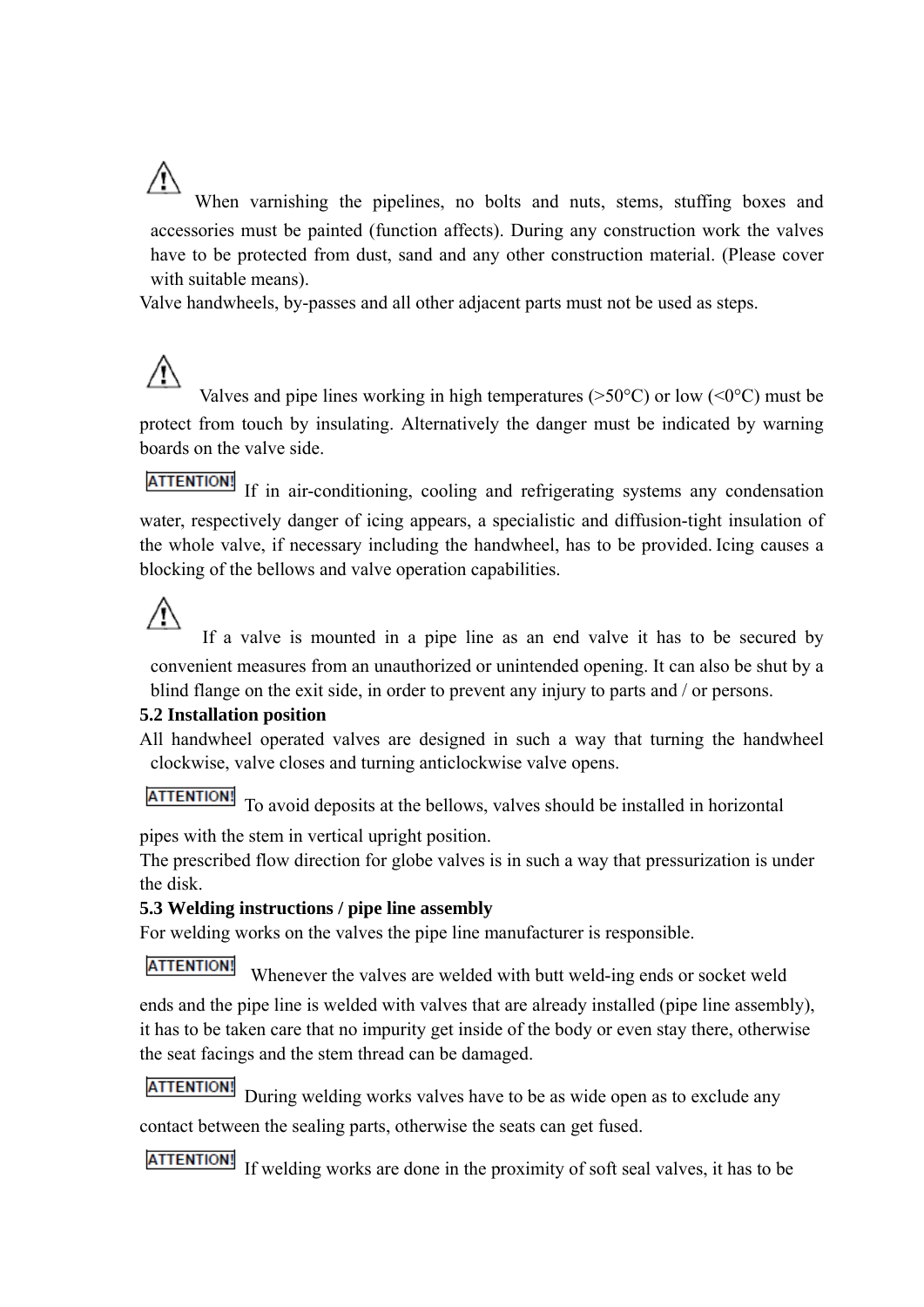taken care that the valve is not warmed up over the temperature limit indicated in the type sheet. (Reason: damage of the seat surfaces.)

#### **ATTENTION!** The welding cable (opposite pole) must be attached by no means to any

functioning parts of the valve, otherwise scorching can be caused.

The insert depth of valves with socket weld ends has to be ob-served accordingly to the referring standard. A gap between pipe end and sleeve ground serve as prevention from inadmissible welding seam strain.

# **6. Operation / putting into and out of operation**

# **6.1 Operation/putting into operation**

# 6.1.1 Generalities

Before putting the valve into operation its material, pressure and temperature data have to be compared with the operation terms of the pipe line.

ΛN

 Eventually appearing shock pressures (water hammer) should not exceed the maximal admissible pressure. Protective measures have to be provided.

The line system of new plants and especially after repair works has to be flushed in order to remove harmful solid matters, respectively bead of weld.

# **6.2 Operation**

Looked at from above the valves can be closed by a clockwise rotation of the handwheel and opened by a counter-clockwise rotation. Relative symbols are to be seen on the handwheel top.

# **ATTENTION!**

The use of any auxiliary lever to turn the hand-wheel is not admitted. Too

big forces could be injurious because their seat seals could be squeezed.

# **6.3 Function check up**

The following functions have to be checked up:

The shutting function of the installed valve must be checked up opening and closing it several times.

The stuffing box packing efficiency has to be checked up before the first loading by full operation pressure and temperature. If necessary the nuts on the stuffing box glands, respectively the stuffing box have to be evenly tightened.

The sealing efficiency of the bolted bonnet connections with the flat seal must be examined after the first loading/warming up of the valve. (Maintenance-free valves too!) If necessary the bolts connections have to be gently, crosswise and evenly tightened.

# **ATTENTION!**

Before retightening the bolting the globe valve has to be opened by

approximately two handwheel turns. (Prevention of tensions).

# **6.4 Putting out of operation**

During longer standstill periods liquids whose form can change in concentration due to polymerization, crystallization, solidification or the like, have to be let out of the line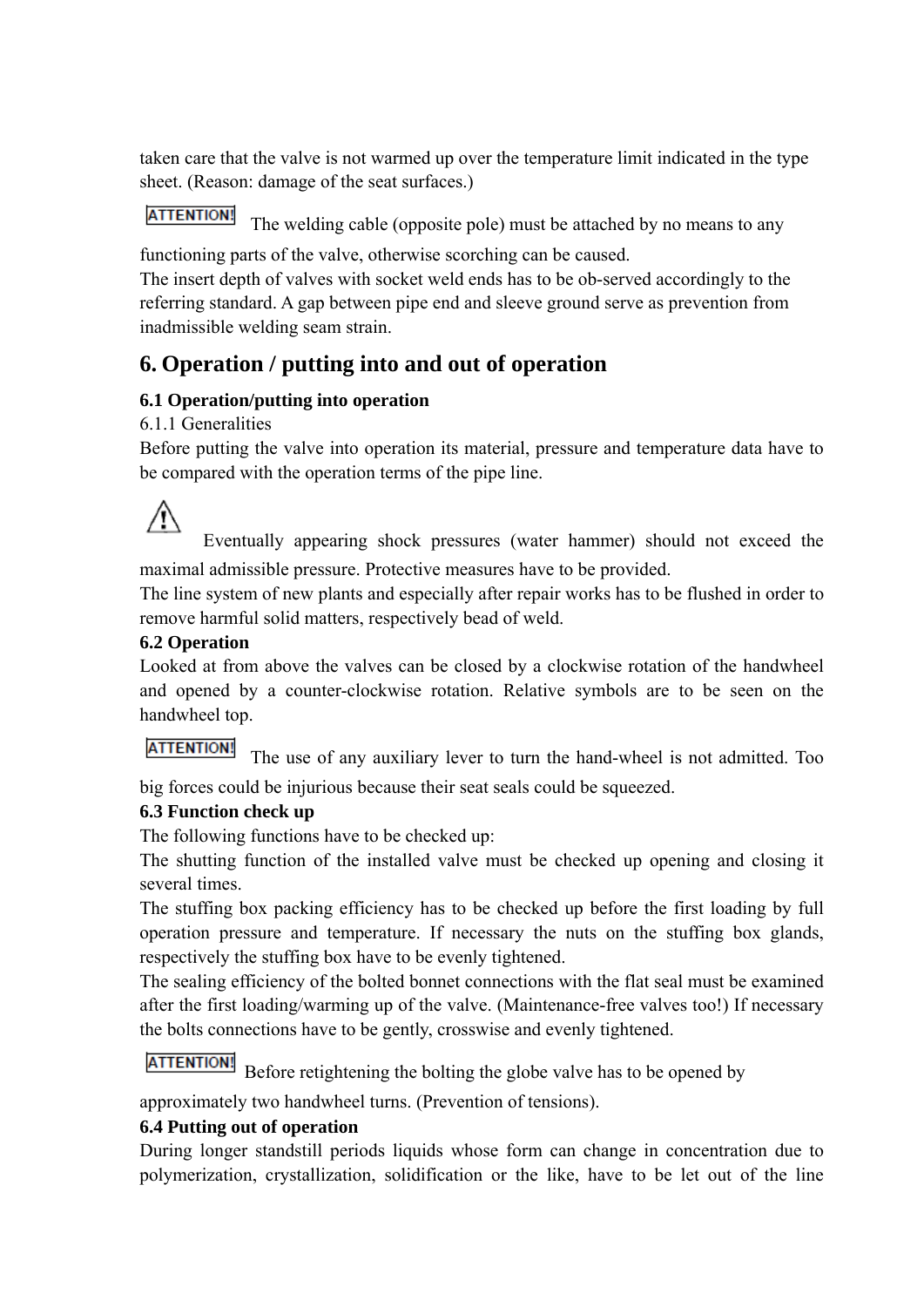system. If necessary the line system has to be rinsed by completely open valve.

# **7. Commissioning / maintenance**

#### **7.1 Safety notes**

During all commissioning and maintenance works on the valves the following safety notes as well as the general indications under paragraph 2 <safety> must be observed.

### **ATTENTION!**

In any case, also in emergency, only suitable spare parts and tools have to be used, otherwise a perfect function is not guaranteed.

#### **7.2 Valve disassembly**

Before dismounting from the pipe line or before commissioning and repair works are made directly on the valve, more precisely:

- before loosing the bolted bonnet

- before loosing the gland bolts, respectively the stem bushes or the stem nuts

- before dismounting the yoke
- before loosing shutting, opening and pressure release threaded plugs
- before removing the ring nut for repair

the valve has to be completely discharged from pressure and has to be cooled up until the evaporation temperature of the medium is lower than all the chambers getting in contact with it. Then any scald can be excluded.



Opening a valve under pressure is a lethal danger!

In case those toxic or easily inflammable mediums are conveyed, or mediums the residues of which in contact with humidity of the air can lead to corrosion damages, the valve has to be drained and flushed, respectively ventilated.

If necessary protecting clothes and protective masks have to be worn.

Due to the installation position the residual liquid possibly remained in the valve have to be drained off and correctly disposed.

Before a possible transportation, the valves have to be carefully emptied and flushed.

# **7.3 Maintenance**

The valves are constructed in almost all of their parts maintenance-free. Materials for sliding parts are chosen which cause a very minimal wear. In order to improve operation safety and to minimize repair costs, all valves, specially those ones which are seldom put into operation or are hard to get to, should be regularly tested, that means, put into operation (OPEN – CLOSED) at least once or twice a year.

The operator is responsible to determine the convenient test and maintenance intervals depending on the application of the valve.

The durability of maintenance-free valves and not can be extended if:

- the stem and stuffing chamber surfaces are kept clean and undamaged;

- the mobile parts, such as stems and stuffing box bolts are greased (except oxygen valves) by using standard lubricants;
- the bellows insert is punctually renewed;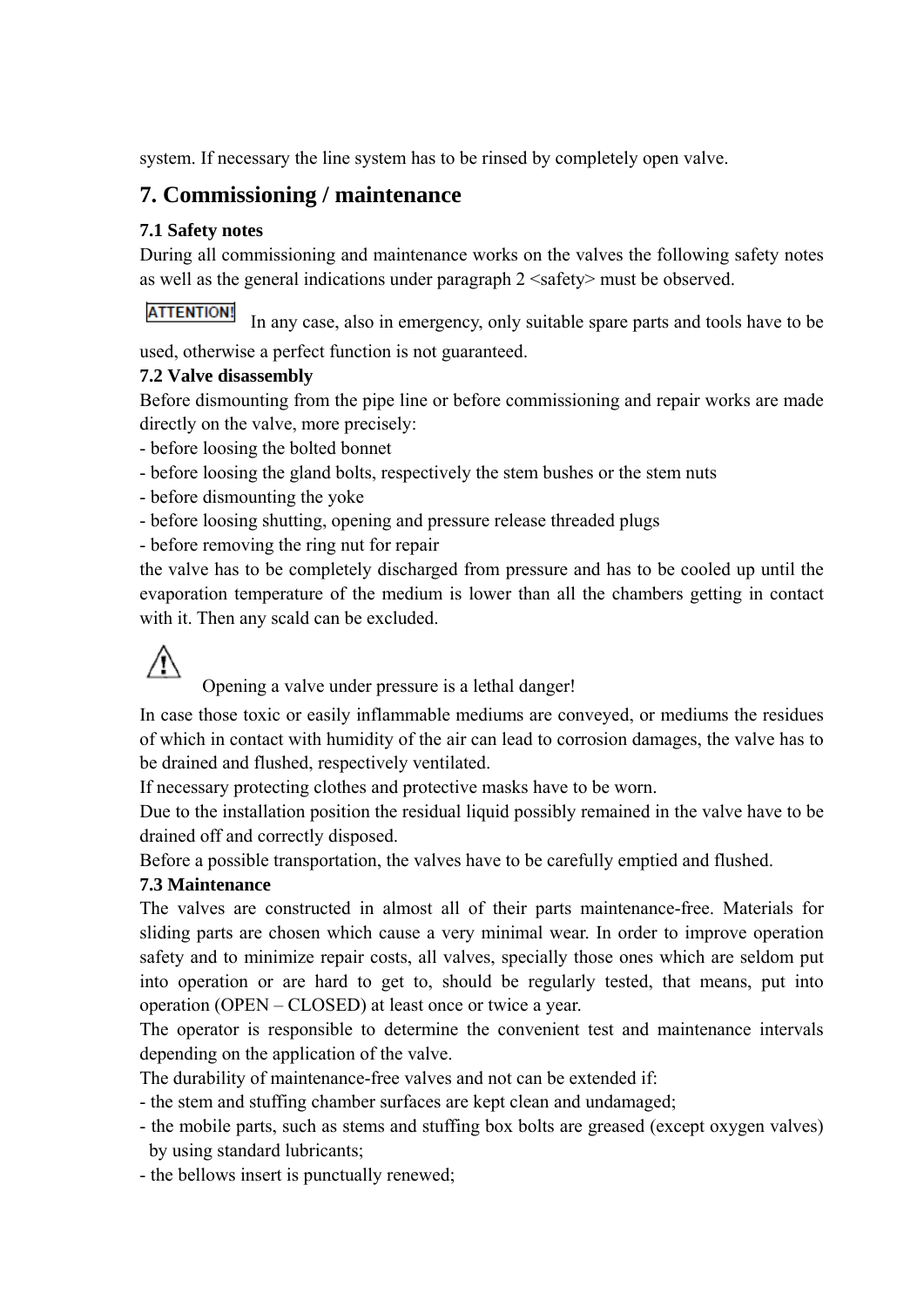- the gasket is punctually renewed;

The safety warnings in par. 2, 7.1 and in par. 8 must be observed.

# **8.Troubleshooting**

# **8.1 Generalities**

All repair and maintenance works have to be done with suitable tools and original spare parts.

The safety notes in par.2 and 7 have to be observed.

# **8.2 Troubleshooting table**

| Description of trouble        | Probable cause                             | Solution                        |
|-------------------------------|--------------------------------------------|---------------------------------|
| Leakage of packing            | 1. Tightening of the packing               | 1.Retighten<br>the<br>of<br>nut |
|                               | not enough.                                | packing evenly.                 |
|                               | Insufficiency of packing<br>2 <sup>1</sup> | 2. Add some more pieces of      |
|                               | rings.                                     | packing.                        |
|                               | 3. Failure of the packing                  | 3. Replace the packing by       |
|                               | 4. Damage of bellows seal.                 | new one.                        |
|                               |                                            | 4. Replace the bellows seal     |
| Leakage<br>sealing<br>between | 1. Dirt on the sealing surface.            | 1. Clean the dirt               |
| surface                       | 2. Damage of sealing surface               | 2. repair the sealing surface   |
|                               |                                            | of replace the disc and seat    |
|                               |                                            | ring.                           |
| Leakage at the connection     | 1. Untightening of connecting              | 1. Tighten the bolts            |
| of body and bonnet            | of it.                                     | uniformly.                      |
|                               | 2. Damage of the sealing                   | 2. Repair the sealing surface   |
|                               | surface of the body-bonnet                 | of the body-bonnet flange or    |
|                               | flange or that of the bonnet               | the body-bonnet flange or       |
|                               | and body of valve sealed by                | the of the bonnet and body      |
|                               | pressure.                                  | of valve sealed by pressure.    |
|                               | 3. Failure of gasket or damage             | 3. Replace gasket or repair     |
|                               | of metal sealing ring                      | the metal sealing ring.         |
| Handwheel can't be turned     | 1. Overtighten the packing                 | 1. Loose the nuts of packing    |
| flexibly or the disc can't be | 2. Crookedness of gland                    | properly.                       |
| open or close                 | 3. Damage of the stem nut or               | 2. Rectify the gland            |
|                               | dirt on it.                                | 3. Revise the screw thread of   |
|                               | 4. Wear or puncture of screw               | stem nut, and clean the dirt.   |
|                               | thread of stem nut                         | 4. Replace the stem nut.        |
|                               | 5. Bend of stem                            | 5. Rectify or replace the stem  |
| Breakdown of electric         | See the instruction of electric            | See the instruction of          |
|                               | actuator                                   | electric actuator               |

For any further information please contact SUZHOU FLEU VALVE CO., LTD

# **9. Guarantee**